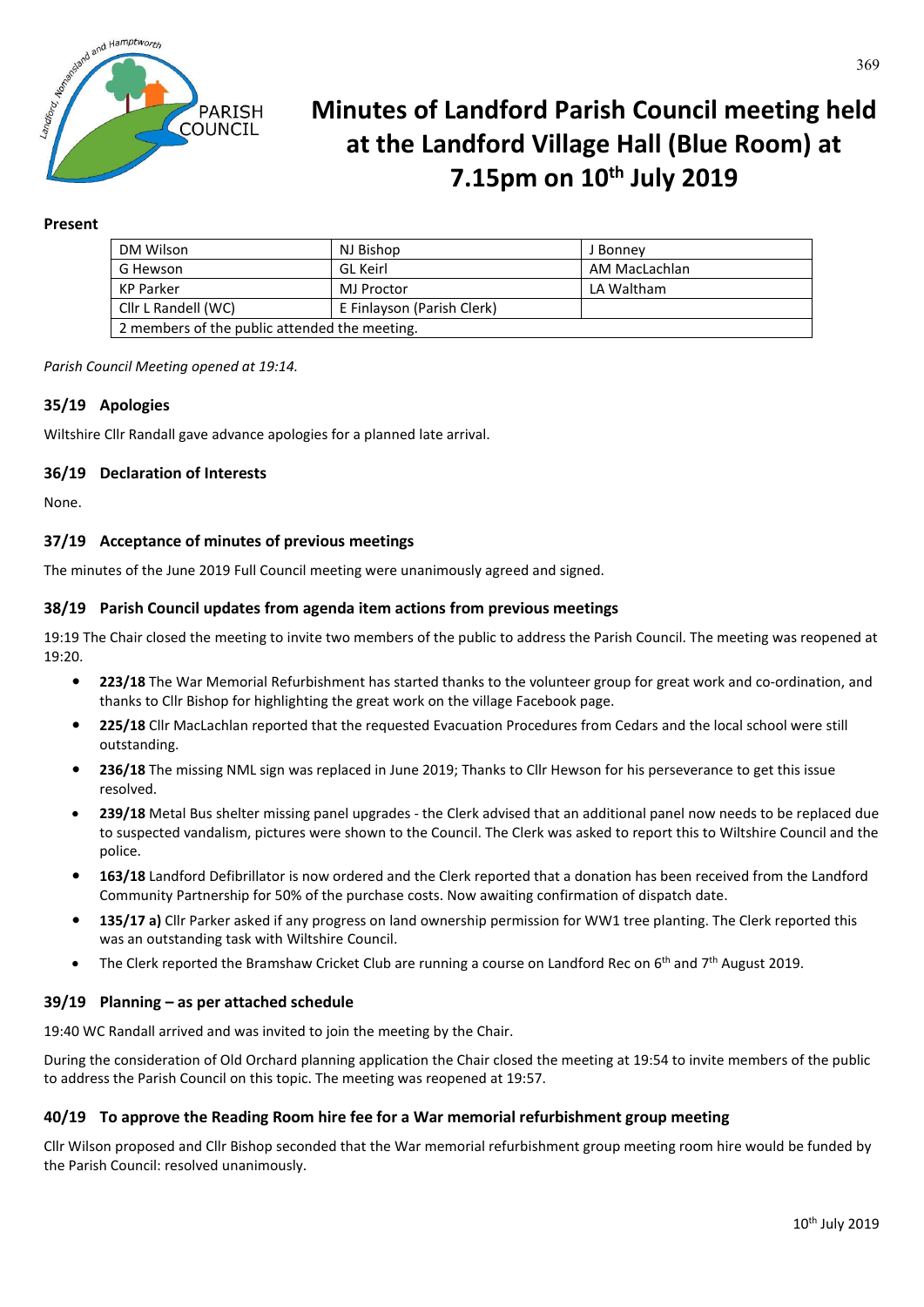# **41/19 Finance**

- a. The Clerk presented the Cash Flow Report and cheques numbered 300766 to 300772 for signing.
	- i. cheques numbered 300766 to 300772:
		- E Finlayson for monthly Gross salary (60 hours) plus 1/3 Holiday pay Apr-Jun and 1/4 of back pay due to salary increase: £718.56
		- E Finlayson for May re-imbursement/expenses: £136.95 (£117.93 ex-VAT)
		- D. Wilson for chairman's allowance: £100.00
		- Bawden for June Grass cutting: £282.55 (£235.46 ex-VAT)
		- Idverde for June bin emptying: £97.15 (£80.96 ex-VAT)
		- The Community Heartbeat Trust for the Landford Defibrillator Annual Charge: £151.20 (£126.00 ex-VAT)
		- Drain Rescue for Landford Rec. Ladies toilet blockage: £108.00 (£96.00 ex-VAT)
	- ii. cheque signed prior to meeting numbered 300765:
		- The Community Heartbeat Trust for the Landford Defibrillator: £1920.00
	- iii. direct debits and standing charges:
		- Bournemouth Water Co. Water for Pavilion: £2.00
		- Hills Waste Management for May NML reading room bin collection: £10.36 (£8.63 ex-VAT)
		- Unity Trust Bank quarterly service charge: £18.00
		- SSE for Landford Rec. Electricity (11th Mar 19 to 13<sup>th</sup> June 19): £25.56
		- 1&1 Email storage space increase to 50GB monthly fee: £6.00
	- iv. Income received:
		- Landford Community Partnership Donation for half of the Landford Defibrillator: £960.00

Cllr Wilson proposed and Cllr Hewson seconded that the Report be approved; also that all cheques be approved and signed: resolved unanimously.

b. The Budget Control Report was received.

# **42/19 To discuss and consider a contribution in conjunction with the Southern Area Wiltshire Board for the hire of Nomansland Recreation Ground and facilities for the 4 free sessions of "Fun in the Sun" run by Wiltshire Council Sports Development department**

Cllr Proctor proposed and Cllr MacLachlan seconded that the full hire costs of NML Rec ground facilities be paid by the Parish Council: resolved unanimously.

The Clerk was asked to contact the Southern Wiltshire Community Liaison officer Karen Linaker to pass on the Parish Council thanks to the SWAB Chair for considering this funding, to obtain an invoice for the hire and to request the "Fun in the Sun" organisers liaise with the Parish Clerk in 2020 regarding the use, and any associated costs, of NML or Landford Rec.

## **43/19 To discuss and consider a response to the Salisbury Central Area Framework consultation**

The Parish Council discussed the consultation and unanimously agreed that it was aimed at individuals needs and a collated response was not appropriate. The Cllrs remarked that they would respond individually to this consultation.

# **44/19 To discuss and consider a response to the latest Local Government Boundary Commission draft recommendation for Wiltshire**

The latest draft of the Local Government Boundary Commission recommendation for Wiltshire was discussed and the Council noted that the changes highlighted in this revision did not impact Landford and Redlynch ward electoral division. It was noted that it was not decided/clear how the Area Boards would be divided up.

Cllr Wilson proposed and Cllr Proctor seconded that No Parish Council response was needed for this consultation: resolved unanimously.